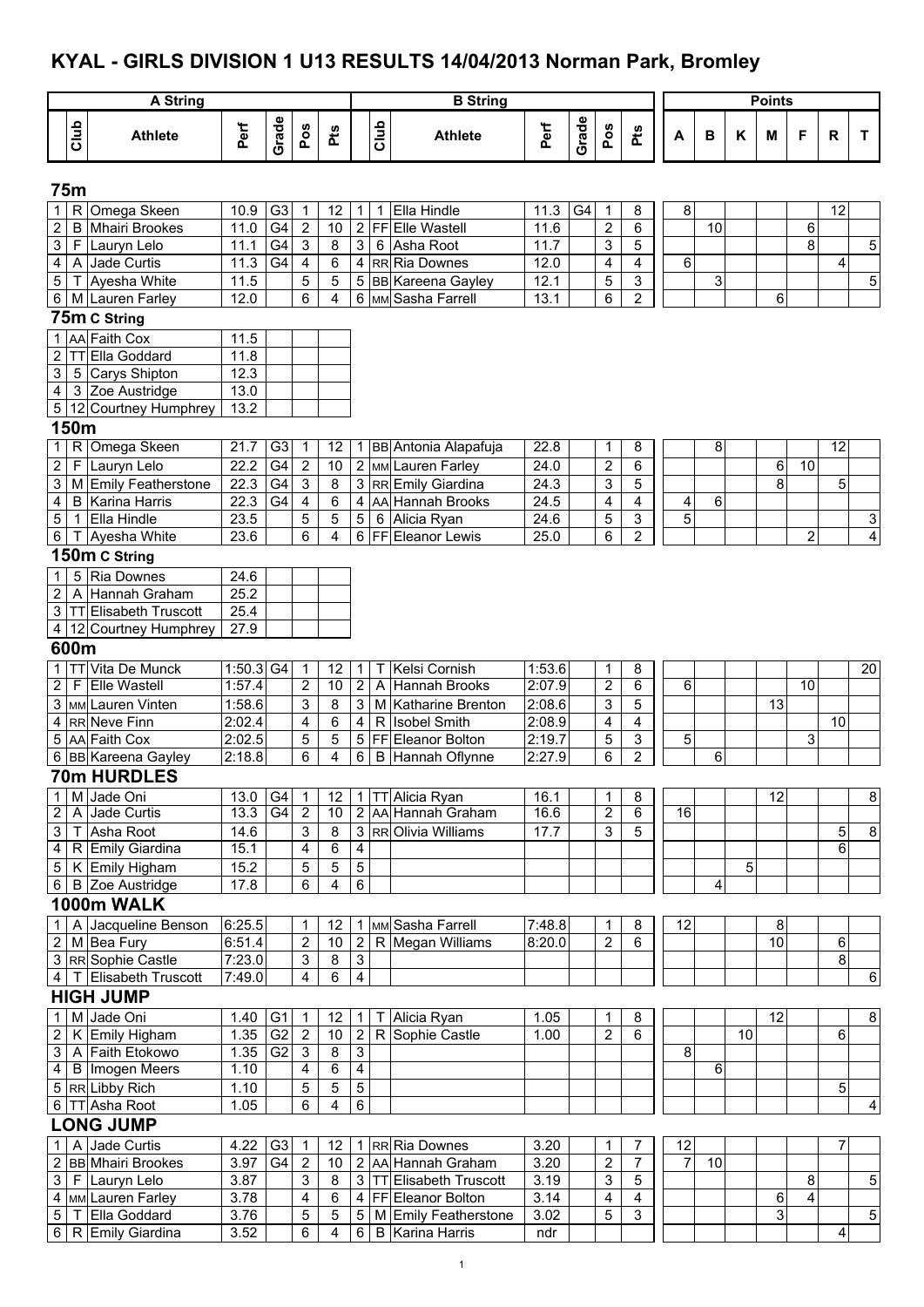# **KYAL - GIRLS DIVISION 1 U13 RESULTS 14/04/2013 Norman Park, Bromley**

|                         |             | <b>A String</b>                                                           |       |                                                                |                |            |                |      | <b>B</b> String                                                  |       |       |                         |     |   |    |   | <b>Points</b> |    |                |    |
|-------------------------|-------------|---------------------------------------------------------------------------|-------|----------------------------------------------------------------|----------------|------------|----------------|------|------------------------------------------------------------------|-------|-------|-------------------------|-----|---|----|---|---------------|----|----------------|----|
|                         | Club        | <b>Athlete</b>                                                            | Perf  | Grade                                                          | Pos            | <b>Pts</b> |                | Club | <b>Athlete</b>                                                   | Perf  | Grade | Pos                     | Pts | A | в  | K | М             | F  | R              | Т  |
|                         | <b>SHOT</b> |                                                                           |       |                                                                |                |            |                |      |                                                                  |       |       |                         |     |   |    |   |               |    |                |    |
|                         | B           | Eloise Locke                                                              | 8.02  | G2                                                             |                | 12         |                |      | <b>BB</b> Karina Harris                                          | 5.89  |       | 1                       | 8   |   | 20 |   |               |    |                |    |
| $\sqrt{2}$              | R           | Omega Skeen                                                               | 7.28  | G <sub>3</sub>                                                 | $\overline{2}$ | 10         |                |      | 2 RR Neve Finn                                                   | 5.54  |       | $\overline{2}$          | 6   |   |    |   |               |    | 16             |    |
| $\overline{3}$          | F           | Keeley Hodge                                                              | 5.90  |                                                                | 3              | 8          | 3              |      | <b>TT</b> Kirsty Anne Ebbage                                     | 5.07  |       | 3                       | 5   |   |    |   |               | 8  |                | 5  |
| $\overline{\mathbf{4}}$ | M           | Jade Oni                                                                  | 5.55  |                                                                | 4              | 6          |                |      | 4 AA Rebbecca Humphries                                          | 5.03  |       | $\overline{\mathbf{4}}$ | 4   | 4 |    |   | 6             |    |                |    |
| 5                       |             | Hannah Yun-Stevens                                                        | 5.39  |                                                                | 5              | 5          |                |      | 5 FF Eleanor Lewis                                               | 4.20  |       | 5                       | 3   |   |    |   |               | 3  |                | 5  |
| $6\phantom{.}$          | A           | Jacqueline Benson                                                         | 5.36  |                                                                | 6              | 4          | 6              |      |                                                                  |       |       |                         |     | 4 |    |   |               |    |                |    |
|                         |             | <b>DISCUS</b>                                                             |       |                                                                |                |            |                |      |                                                                  |       |       |                         |     |   |    |   |               |    |                |    |
| $1 \mid$                |             | R Megan Williams                                                          | 14.23 |                                                                | 1              | 12         | 1 <sup>1</sup> |      | T Kirsty Anne Ebbage                                             | 13.51 |       | 1                       | 8   |   |    |   |               |    | 12             | 8  |
| $\overline{2}$          |             | Hannah Yun-Stevens                                                        | 14.11 |                                                                | $\overline{2}$ | 10         |                |      | 2 RR Sophie Castle                                               | 12.59 |       | $\overline{2}$          | 6   |   |    |   |               |    | $\overline{6}$ | 10 |
| $\sqrt{3}$              |             | M Katharine Brenton                                                       | 10.96 |                                                                | 3              | 8          |                |      | 3 MM Lauren Vinten                                               | 9.89  |       | 3                       | 5   |   |    |   | 13            |    |                |    |
| $\overline{4}$          | F           | Eleanor Lewis                                                             | 9.82  |                                                                | 4              | 6          |                |      | 4 FF Courtney Humphrey                                           | ndr   |       |                         |     |   |    |   |               | 6  |                |    |
|                         |             | <b>HAMMER</b>                                                             |       |                                                                |                |            |                |      |                                                                  |       |       |                         |     |   |    |   |               |    |                |    |
| $\mathbf{1}$            | F           | <b>Keeley Hodge</b>                                                       | 16.95 |                                                                | 1              | 12         | 1.             |      | Hannah Yun-Stevens                                               | 10.86 |       | 1                       | 8   |   |    |   |               | 12 |                | 8  |
| $\overline{2}$          |             | Kirsty Anne Ebbage                                                        | 16.78 |                                                                | $\overline{2}$ | 10         |                |      | 2 RR Carys Shipton                                               | 10.00 |       | $\overline{2}$          | 6   |   |    |   |               |    | 6              | 10 |
| $\overline{3}$          |             | R Megan Williams                                                          | 11.79 |                                                                | 3              | 8          |                |      | 3 FFEILE Wastell                                                 | 9.39  |       | 3                       | 5   |   |    |   |               | 5  | $\overline{8}$ |    |
| $\overline{\mathbf{4}}$ | A           | Rebbecca Humphries                                                        | 11.59 |                                                                | 4              | 6          | 4              |      |                                                                  |       |       |                         |     | 6 |    |   |               |    |                |    |
| $5\phantom{.0}$         | м           | Sasha Farrell                                                             | 5.52  |                                                                | 5              | 5          | 5              |      |                                                                  |       |       |                         |     |   |    |   | 5             |    |                |    |
|                         |             | 4x100m RELAYS                                                             |       |                                                                |                |            |                |      |                                                                  |       |       |                         |     |   |    |   |               |    |                |    |
| $\mathbf{1}$            | B           | <b>BLACK &amp; BROM H AC 1</b>                                            |       |                                                                |                |            |                |      | Mhairi Brookes, Karina Harris, Kareena Gayley, Antonia Alapafuja | 59.0  |       | 1                       | 12  |   | 12 |   |               |    |                |    |
| $\boldsymbol{2}$        | R           | <b>THANET AC</b>                                                          |       |                                                                |                |            |                |      | Ria Downes, Carys Shipton, Emily Giardina, Omega Skeen           | 59.4  |       | $\overline{2}$          | 10  |   |    |   |               |    | 10             |    |
| $\overline{3}$          |             | <b>TONBRIDGE AC 1</b>                                                     |       |                                                                |                |            |                |      | Ella Goddard, Elisabeth Truscott, Asha Root, Ayesha White        | 60.1  |       | 3                       | 8   |   |    |   |               |    |                | 8  |
| $\overline{4}$          |             | M MED & MAID AC                                                           |       | Jade Oni, Katharine Brenton, Lauren Farley, Emily Featherstone |                |            |                |      |                                                                  | 61.5  |       | 4                       | 6   |   |    |   | 6             |    |                |    |
| 5                       | A           | IASHFORD AC 1                                                             |       |                                                                |                |            |                |      | Faith Cox, Hannah Brooks, Rebbecca Humphries, Ella Hindle        | 61.6  |       | 5                       | 5   | 5 |    |   |               |    |                |    |
| $6\phantom{1}$          | F           | MEDWAY PARK PH'X Lauryn Lelo, Elle Wastell, Eleanor Bolton, Eleanor Lewis |       |                                                                |                |            |                |      |                                                                  | 61.8  |       | 6                       | 4   |   |    |   |               | 4  |                |    |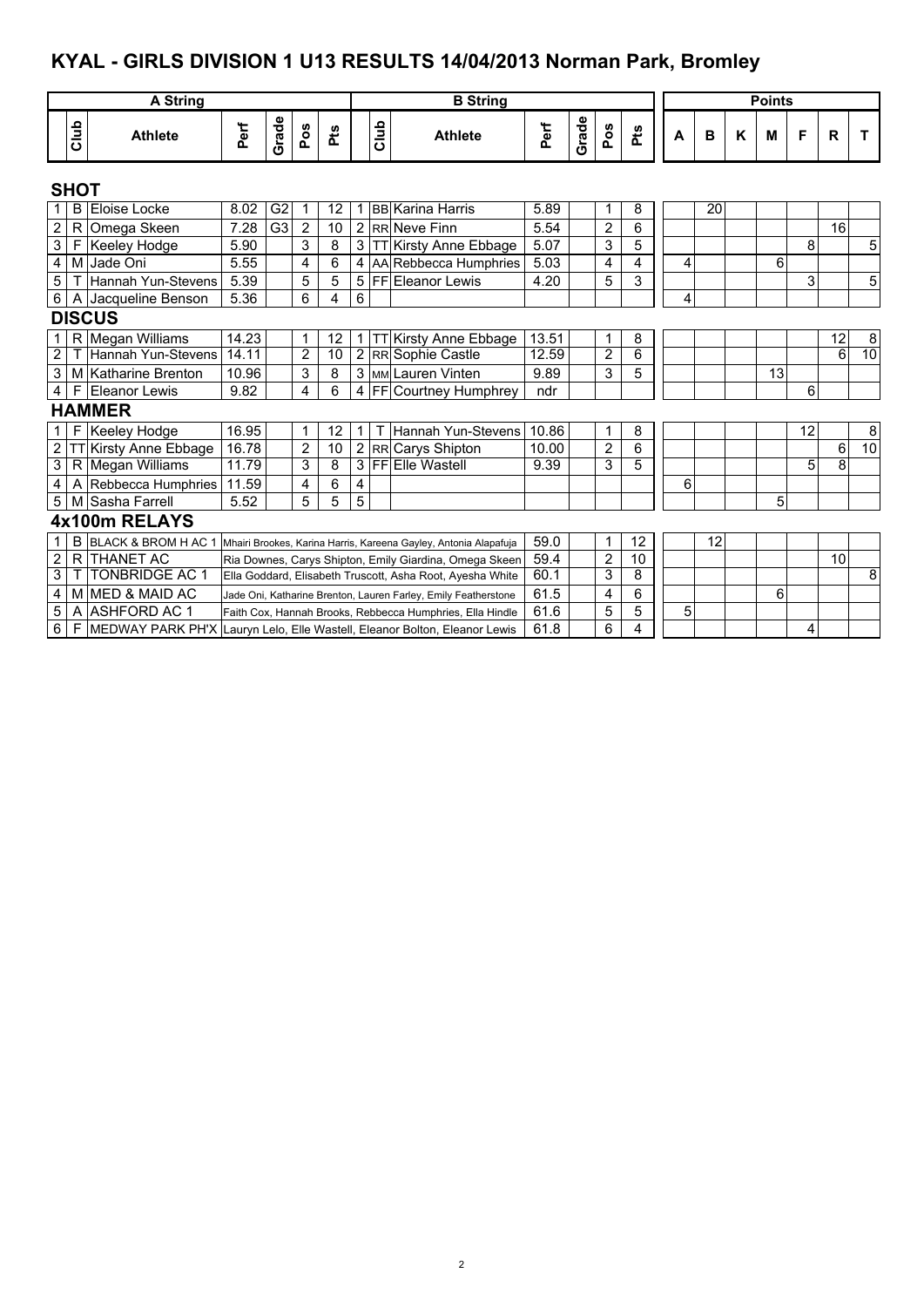# **KYAL - GIRLS DIVISION 1 U15 RESULTS 14/04/2013 Norman Park, Bromley**

|                           |                | A String                       |         |                |                  |                |                |                | <b>B</b> String              |         |                |                         |                |                |                 |                 | <b>Points</b> |                |                           |                |
|---------------------------|----------------|--------------------------------|---------|----------------|------------------|----------------|----------------|----------------|------------------------------|---------|----------------|-------------------------|----------------|----------------|-----------------|-----------------|---------------|----------------|---------------------------|----------------|
|                           | Club           | <b>Athlete</b>                 | Perf    | Grade          | Pos              | Pts            |                | Club           | <b>Athlete</b>               | Perf    | Grade          | Pos                     | Pts            | A              | В               | Κ               | M             | F              | R                         | T              |
|                           | 100m           |                                |         |                |                  |                |                |                |                              |         |                |                         |                |                |                 |                 |               |                |                           |                |
| $\mathbf{1}$              |                | <b>BB</b> Nicole Farmer        | 13.7    |                | 1                | 12             | 11             | B              | Parris Johnson               | 14.6    |                | 1                       | 8              |                | 20              |                 |               |                |                           |                |
|                           |                | 2 RR Alice Fox                 | 14.0    |                | $\overline{2}$   | 10             | $\overline{2}$ | $\mathsf{R}$   | Chantelle Bailey             | 14.6    |                | $\overline{\mathbf{c}}$ | $\,6$          |                |                 |                 |               |                | 16                        |                |
| $\mathbf{3}$              |                | <b>FF</b> Maddie Cooper-Wallis | 14.6    |                | 3                | 8              | $\overline{3}$ | $\mathsf{F}$   | Leah Ball                    | 14.8    |                | 3                       | 5              |                |                 |                 |               | 13             |                           |                |
| 4                         |                | AA Eve Graham                  | 14.8    |                | 4                | 6              |                |                | 4 M Tara Farrell             | 15.2    |                | 4                       | 4              | 6              |                 |                 | 4             |                |                           |                |
|                           |                | 5 MM Danielle Astirbadi        | 14.9    |                | 5                | 5              |                | $5$ TT         | Dani Whale                   | 15.3    |                | 5                       | 3              |                |                 |                 | 5             |                |                           | $\overline{3}$ |
|                           |                | 6 T Lucy Rust                  | 15.2    |                | 6                | 4              | 6 <sup>1</sup> | $\overline{A}$ | Eleanor Potter               | 16.0    |                | 6                       | $\overline{2}$ | $\overline{c}$ |                 |                 |               |                |                           | $\overline{4}$ |
|                           |                | 100m C String                  |         |                |                  |                |                |                |                              |         |                |                         |                |                |                 |                 |               |                |                           |                |
| 1                         | $\mathbf{1}$   | <b>Ellie Atkins</b>            | 16.6    |                |                  |                |                |                |                              |         |                |                         |                |                |                 |                 |               |                |                           |                |
|                           |                | 2 12 Jessica Masters           | 17.1    |                |                  |                |                |                |                              |         |                |                         |                |                |                 |                 |               |                |                           |                |
|                           | 200m           |                                |         |                |                  |                |                |                |                              |         |                |                         |                |                |                 |                 |               |                |                           |                |
|                           |                | 1 MM Sian Keegan               | 27.5    | G4             | $\mathbf 1$      | 12             | 1              |                | M Imogen Munday              | 28.9    |                | 1                       | 8              |                |                 |                 | 20            |                |                           |                |
| $\boldsymbol{2}$          |                | <b>BB</b> Emily Sheppard       | 28.3    |                | $\overline{c}$   | 10             | $\overline{2}$ | B              | Olivia Richer                | 29.6    |                | $\overline{2}$          | 6              |                | $\overline{16}$ |                 |               |                |                           |                |
| 3                         |                | RR Chantelle Bailey            | 28.9    |                | 3                | 8              |                |                | 3 AA Eve Graham              | 29.6    |                | 3                       | $\overline{5}$ | 5              |                 |                 |               |                | 8                         |                |
| $\overline{\mathbf{4}}$   | $\mathsf F$    | Leah Ball                      | 29.2    |                | 4                | 6              |                |                | $\overline{4 R}$ Alice Fox   | 30.1    |                | 4                       | 4              |                |                 |                 |               | 6              | $\overline{4}$            |                |
| $\,$ 5 $\,$               |                | 6 Lucy Rust                    | 29.4    |                | 5                | 5              |                |                | 5 TT Kiera Waters            | 30.2    |                | 5                       | $\mathfrak{S}$ |                |                 |                 |               |                |                           | $\infty$       |
| $6\,$                     | $\mathbf 1$    | Chloe Foord                    | 29.6    |                | 6                | 4              |                |                | 6 FF Aspen Cumming           | 31.0    |                | 6                       | $\overline{2}$ | 4              |                 |                 |               | $\overline{2}$ |                           |                |
|                           |                | 200m C String                  |         |                |                  |                |                |                |                              |         |                |                         |                |                |                 |                 |               |                |                           |                |
| $\mathbf 1$               | $\overline{A}$ | Hannah Owen                    | 30.3    |                |                  |                |                |                |                              |         |                |                         |                |                |                 |                 |               |                |                           |                |
|                           |                | 2 T Emily Ghose                | 34.1    |                |                  |                |                |                |                              |         |                |                         |                |                |                 |                 |               |                |                           |                |
|                           | 800m           |                                |         |                |                  |                |                |                |                              |         |                |                         |                |                |                 |                 |               |                |                           |                |
| 1                         |                | M Megan Warner                 | 2:23.4  | G3             | $\mathbf{1}$     | 12             |                |                | 1 KK Jessica Carley          | 2:36.4  |                | 1                       | 8              |                |                 | 8               | 12            |                |                           |                |
| $\overline{2}$            | K              | <b>Emily Bond</b>              | 2:25.9  | G <sub>3</sub> | $\mathbf 2$      | 10             |                |                | 2 MM Emma Jenkins            | 2:38.6  |                | $\mathbf 2$             | 6              |                |                 | $\overline{10}$ | $6\,$         |                |                           |                |
| 3                         |                | F Anna Altenau Smith           | 2:39.9  |                | 3                | 8              |                |                | 3 BB Yasmin Austridge        | 2:51.0  |                | 3                       | 5              |                | 5               |                 |               | 8              |                           |                |
| $\overline{4}$            |                | <b>B</b> Roisin Atkins-Dykes   | 2:42.8  |                | 4                | 6              |                |                | 4 FF Aspen Cumming           | 2:52.5  |                | 4                       | 4              |                | 6               |                 |               | 4              |                           |                |
| 5                         |                | R Beatrice Lever               | 2:58.7  |                | 5                | 5              | 5 <sup>1</sup> |                | A Danielle Godden            | 3:04.6  |                | 5                       | 3              | 3              |                 |                 |               |                | 5                         |                |
| 6                         |                | AA Ellie Atkins                | 3:02.8  |                | 6                | 4              |                |                | 6 RR Amy Clayton             | 3:09.3  |                | 6                       | $\overline{2}$ | 4              |                 |                 |               |                | $\overline{2}$            |                |
| 7                         | т              | Immy Tait                      | 3:25.6  |                | $\overline{7}$   | 3              | 7              |                |                              |         |                |                         |                |                |                 |                 |               |                |                           | 3              |
|                           |                | <b>75m HURDLES</b>             |         |                |                  |                |                |                |                              |         |                |                         |                |                |                 |                 |               |                |                           |                |
| $\mathbf{1}$              | B              | Isabella Hilditch              | 12.2    | G <sub>1</sub> | $\mathbf 1$      | 12             |                |                | 1 BB Akina Gondwe Onobrauche | 12.8    | G <sub>3</sub> | 1                       | 8              |                | 20              |                 |               |                |                           |                |
| $\mathbf 2$               | т              | Una Laquertabua                | 12.9    | G4             | $\overline{2}$   | 10             |                |                | 2 AA Chloe Foord             | 13.5    | G4             | $\overline{2}$          | 6              | 6              |                 |                 |               |                |                           | 10             |
| $\ensuremath{\mathsf{3}}$ |                | M Laura Arnold                 | 13.2    | G4             | 3                | 8              |                |                | 3 MM Natasha Scott           | 13.6    |                | 3                       | 5              |                |                 |                 | 13            |                |                           |                |
|                           |                | 4 K Holly Fielder              | 13.9    |                | $\overline{4}$   | $\overline{6}$ |                |                | 4 TT Kiera Waters            | 14.9    |                | 4                       | $\overline{4}$ |                |                 | 6               |               |                |                           | 4 <sub>1</sub> |
|                           |                | 5   A Alexandra Prickett       | 13.9    |                | 5                | $\sqrt{5}$     |                |                | 5 RR Amy Clayton             | 16.9    |                | 5                       | $\overline{3}$ | 5              |                 |                 |               |                | $\ensuremath{\mathsf{3}}$ |                |
|                           |                | 6 R Madilyn Johnson            | 15.0    |                | 6                | $\overline{4}$ | 6              |                |                              |         |                |                         |                |                |                 |                 |               |                | 4                         |                |
|                           |                | 2000m Walk                     |         |                |                  |                |                |                |                              |         |                |                         |                |                |                 |                 |               |                |                           |                |
|                           |                | 1   T Emily Ghose              | 14:40.0 |                | 1                | 12             |                |                | 1 R Jessie Silver            | 16:08.9 |                | 1                       | 8              |                |                 |                 |               |                | 8                         | 12             |
|                           |                | 2 RR Beatrice Lever            | 14:40.1 |                | $\boldsymbol{2}$ | 10             |                |                | 2 MM Danielle Astirbadi      | 16:09.7 |                | $\overline{\mathbf{c}}$ | 6              |                |                 |                 | 6             |                | 10                        |                |
|                           |                | 3 M Megan Warner               | 16:09.7 |                | 3                | 8              | $\mathfrak{S}$ |                |                              |         |                |                         |                |                |                 |                 | 8             |                |                           |                |
|                           |                | <b>HIGH JUMP</b>               |         |                |                  |                |                |                |                              |         |                |                         |                |                |                 |                 |               |                |                           |                |
| $\mathbf{1}$              |                | M Amber Durrant                | 1.53    | G <sub>2</sub> | -1               | 12             |                |                | 1 MM Natasha Scott           | 1.45    | G4             | 1                       | 8              |                |                 |                 | 20            |                |                           |                |
| $\sqrt{2}$                |                | B Magda Cienciala              | 1.45    | G4             | $\overline{2}$   | 10             |                |                | 2 RR Beatrice Lever          | 1.30    |                | $\overline{c}$          | 6              |                | 10              |                 |               |                | 6                         |                |
| $\mathbf{3}$              |                | R Madilyn Johnson              | 1.35    |                | 3                | 8              |                |                | 3 AA Jaimee-Ann Heyes        | 1.15    |                | 3                       | 5              | 5              |                 |                 |               |                | 8                         |                |
|                           |                | 4 A Alexandra Prickett         | 1.20    |                | 4                | $\,6\,$        | $\overline{4}$ |                |                              |         |                |                         |                | $\overline{6}$ |                 |                 |               |                |                           |                |
|                           |                | 5 F Anna Altenau Smith         | 1.15    |                | 5                | 5              | $\overline{5}$ |                |                              |         |                |                         |                |                |                 |                 |               | 5              |                           |                |
|                           |                | <b>LONG JUMP</b>               |         |                |                  |                |                |                |                              |         |                |                         |                |                |                 |                 |               |                |                           |                |
| $\mathbf{1}$              |                | K Holly Fielder                | 4.64    | G4             | -1               | 12             |                | $1 \mid B$     | Catrin Murphy                | 3.60    |                | 1                       | 8              |                | $\bf 8$         | 12              |               |                |                           |                |
| $\overline{2}$            |                | MM Amber Durrant               | 4.64    | G4             | $\overline{c}$   | 10             |                |                | 2 AA Eve Graham              | 3.58    |                | $\boldsymbol{2}$        | 6              | 6              |                 |                 | 10            |                |                           |                |
| $\mathbf{3}$              |                | T Lucy Rust                    | 4.29    |                | 3                | 8              |                |                | 3 RR Jessie Silver           | 2.94    |                | 3                       | 5              |                |                 |                 |               |                | 5                         | 8              |
| $\overline{\mathbf{4}}$   |                | A Chloe Foord                  | 4.20    |                | 4                | 6              |                |                | 4 FF Marike Lapthorn         | 2.83    |                | 4                       | 4              | 6              |                 |                 |               | 4              |                           |                |
| $\overline{5}$            |                | R Madilyn Johnson              | 3.94    |                | 5                | 5              |                |                | 5 TT Dani Whale              | 2.75    |                | 5                       | $\mathbf{3}$   |                |                 |                 |               |                | 5 <sup>1</sup>            | $\mathbf{3}$   |
|                           |                | 6 BB Emily Sheppard            | 3.91    |                | 6                | 4              |                |                | 6 M Natasha Scott            | ndr     |                |                         |                |                | 4               |                 |               |                |                           |                |
| $\boldsymbol{7}$          |                | F Maddie Cooper-Wallis         | 3.73    |                | $\overline{7}$   | 3              | $\overline{7}$ |                |                              |         |                |                         |                |                |                 |                 |               | 3              |                           |                |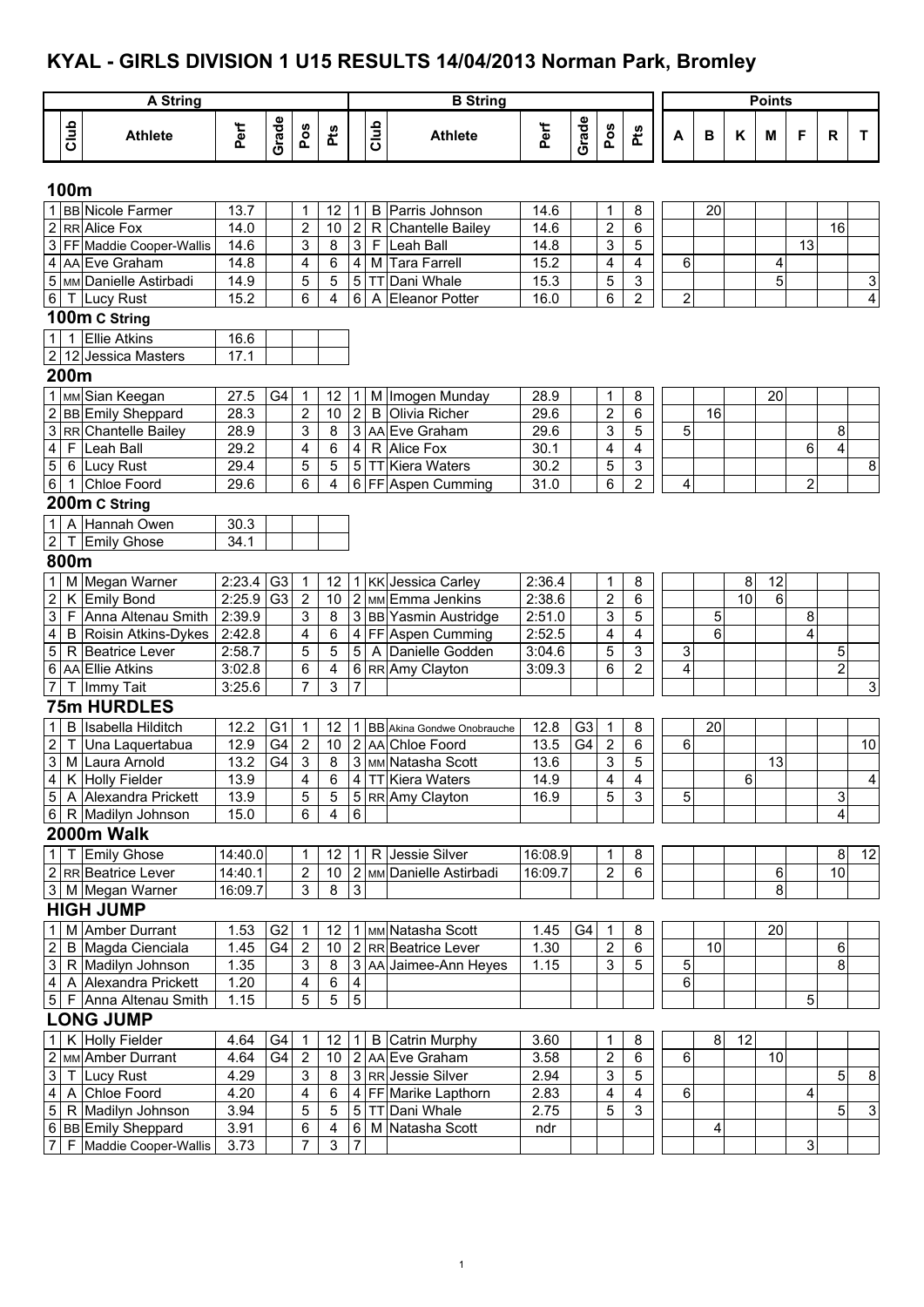### **KYAL - GIRLS DIVISION 1 U15 RESULTS 14/04/2013 Norman Park, Bromley**

|                                                                                                                                                                                                                                                                                                                                                                                                                                                                                                                                                                                                                                                                                                                                                                                                                                                                                                                                                                                                                                                                                                                                                                                                                                                                                                                                                                                                                                                                                                                  |        | <b>A String</b>         |      |       |     |            |   |             | <b>B</b> String                                                      |        |       |              |     | <b>Points</b> |    |   |    |   |    |                |  |
|------------------------------------------------------------------------------------------------------------------------------------------------------------------------------------------------------------------------------------------------------------------------------------------------------------------------------------------------------------------------------------------------------------------------------------------------------------------------------------------------------------------------------------------------------------------------------------------------------------------------------------------------------------------------------------------------------------------------------------------------------------------------------------------------------------------------------------------------------------------------------------------------------------------------------------------------------------------------------------------------------------------------------------------------------------------------------------------------------------------------------------------------------------------------------------------------------------------------------------------------------------------------------------------------------------------------------------------------------------------------------------------------------------------------------------------------------------------------------------------------------------------|--------|-------------------------|------|-------|-----|------------|---|-------------|----------------------------------------------------------------------|--------|-------|--------------|-----|---------------|----|---|----|---|----|----------------|--|
|                                                                                                                                                                                                                                                                                                                                                                                                                                                                                                                                                                                                                                                                                                                                                                                                                                                                                                                                                                                                                                                                                                                                                                                                                                                                                                                                                                                                                                                                                                                  | Club   | <b>Athlete</b>          | Perf | Grade | Pos | <b>Pts</b> |   | <b>Club</b> | <b>Athlete</b>                                                       | Perf   | Grade | Pos          | Pts | A             | в  | ĸ | м  | F | R  | T              |  |
|                                                                                                                                                                                                                                                                                                                                                                                                                                                                                                                                                                                                                                                                                                                                                                                                                                                                                                                                                                                                                                                                                                                                                                                                                                                                                                                                                                                                                                                                                                                  |        |                         |      |       |     |            |   |             |                                                                      |        |       |              |     |               |    |   |    |   |    |                |  |
|                                                                                                                                                                                                                                                                                                                                                                                                                                                                                                                                                                                                                                                                                                                                                                                                                                                                                                                                                                                                                                                                                                                                                                                                                                                                                                                                                                                                                                                                                                                  |        |                         | 7.88 |       | 1   | 12         | 1 |             |                                                                      | 7.45   |       | $\mathbf{1}$ | 8   |               |    |   |    |   | 8  |                |  |
| <b>SHOT</b><br>$\mathbf{1}$<br><b>B</b> Anna Barnett<br>12<br>RR Chantelle Bailey<br>$\overline{2}$<br>6<br>$\overline{2}$<br>2 MM Sian Keegan<br>$\overline{c}$<br>6<br>Τ<br>Una Laquertabua<br>7.86<br>10<br>6.96<br>$\overline{3}$<br>3<br>3 BB Catrin Murphy<br>5<br>R Alice Fox<br>7.57<br>8<br>3<br>5<br>6.68<br>$\overline{4}$<br>$\overline{4}$<br>7.28<br>4<br>5.27<br>6<br>M Amber Durrant<br>6<br>4 FF Aspen Cumming<br>$\overline{4}$<br>4<br>$\overline{5}$<br>3<br>5<br>5<br>5<br>5 AA Danielle Godden<br>5<br>5.11<br>3<br>F<br>Maddie Cooper-Wallis<br>6.90<br>$\overline{2}$<br>6<br>4<br>6 TT Immy Tait<br>6<br>4<br>$6 \mid$<br>A Eleanor Potter<br>6.05<br>4.90<br><b>HAMMER</b><br>$\mathbf{1}$<br>8<br>B<br>Anna Barnett<br>28.71<br>G4<br>12<br>F<br>Jessica Masters<br>9.81<br>1<br>8<br>12<br>1<br>1<br>$\overline{2}$<br>$\mathsf{R}$<br><b>Chloe Williams</b><br>$\overline{2}$<br>2 RR Amy Clayton<br>19.48<br>10<br>7.80<br>$\overline{2}$<br>6<br>$\mathbf{3}$<br>3 MM Imogen Munday<br>5<br>5<br>A Jaimee-Ann Heyes<br>17.84<br>3<br>8<br>5.75<br>8<br>3<br>$\overline{4}$<br>4<br>6<br>M Tara Farrell<br>14.50<br>4<br>6<br>5<br>5<br>5<br>5<br>5 FF Marike Lapthorn<br>9.95<br><b>JAVELIN</b><br>$\mathbf 1$<br>A<br>Emilie Knights-Toomer<br>24.77<br>G <sub>3</sub><br>AA Jaimee-Ann Heyes<br>$\mathbf 1$<br>8<br>20<br>1<br>12<br>18.68<br>1<br>M Laura Arnold<br>22.16<br>G <sub>4</sub><br>$\overline{2}$<br>2 MM Tara Farrell<br>$\overline{c}$<br>6<br>10<br>16<br>15.08 |        |                         |      |       |     |            |   |             |                                                                      |        |       |              |     |               | 10 |   |    |   |    |                |  |
|                                                                                                                                                                                                                                                                                                                                                                                                                                                                                                                                                                                                                                                                                                                                                                                                                                                                                                                                                                                                                                                                                                                                                                                                                                                                                                                                                                                                                                                                                                                  |        |                         |      |       |     |            |   |             |                                                                      |        |       |              |     |               |    |   |    |   |    |                |  |
|                                                                                                                                                                                                                                                                                                                                                                                                                                                                                                                                                                                                                                                                                                                                                                                                                                                                                                                                                                                                                                                                                                                                                                                                                                                                                                                                                                                                                                                                                                                  |        |                         |      |       |     |            |   |             |                                                                      |        |       |              |     |               |    |   |    |   |    |                |  |
|                                                                                                                                                                                                                                                                                                                                                                                                                                                                                                                                                                                                                                                                                                                                                                                                                                                                                                                                                                                                                                                                                                                                                                                                                                                                                                                                                                                                                                                                                                                  |        |                         |      |       |     |            |   |             |                                                                      |        |       |              |     |               |    |   |    |   |    |                |  |
|                                                                                                                                                                                                                                                                                                                                                                                                                                                                                                                                                                                                                                                                                                                                                                                                                                                                                                                                                                                                                                                                                                                                                                                                                                                                                                                                                                                                                                                                                                                  |        |                         |      |       |     |            |   |             |                                                                      |        |       |              |     |               |    |   |    |   |    | $\overline{2}$ |  |
|                                                                                                                                                                                                                                                                                                                                                                                                                                                                                                                                                                                                                                                                                                                                                                                                                                                                                                                                                                                                                                                                                                                                                                                                                                                                                                                                                                                                                                                                                                                  |        |                         |      |       |     |            |   |             |                                                                      |        |       |              |     |               |    |   |    |   |    |                |  |
| $\frac{2}{3}$<br>3<br>8<br>$\mathsf 3$<br>3<br>5<br>Una Laquertabua<br>19.72<br><b>TT Immy Tait</b><br>6.17<br>$\mathsf{T}$<br>4 BB Olivia Richer<br>$\overline{4}$<br>12.18<br>4<br>6<br>4<br>RR Jessie Silver<br>3.68<br>4<br>6<br>$\mathfrak{S}$<br>5<br>5<br>5<br>R Chloe Williams<br>11.45<br>B<br>ndr<br>Akina Gondwe Onobrauche<br>7.84<br>6<br>4<br>6<br>4<br>6 FF Marike Lapthorn<br>F<br>Jessica Masters<br>ndr<br><b>RELAYS</b>                                                                                                                                                                                                                                                                                                                                                                                                                                                                                                                                                                                                                                                                                                                                                                                                                                                                                                                                                                                                                                                                       |        |                         |      |       |     |            |   |             |                                                                      |        |       |              |     |               |    |   |    |   |    |                |  |
|                                                                                                                                                                                                                                                                                                                                                                                                                                                                                                                                                                                                                                                                                                                                                                                                                                                                                                                                                                                                                                                                                                                                                                                                                                                                                                                                                                                                                                                                                                                  |        |                         |      |       |     |            |   |             |                                                                      |        |       |              |     |               |    |   |    |   | 16 |                |  |
|                                                                                                                                                                                                                                                                                                                                                                                                                                                                                                                                                                                                                                                                                                                                                                                                                                                                                                                                                                                                                                                                                                                                                                                                                                                                                                                                                                                                                                                                                                                  |        |                         |      |       |     |            |   |             |                                                                      |        |       |              |     |               |    |   |    |   |    |                |  |
|                                                                                                                                                                                                                                                                                                                                                                                                                                                                                                                                                                                                                                                                                                                                                                                                                                                                                                                                                                                                                                                                                                                                                                                                                                                                                                                                                                                                                                                                                                                  |        |                         |      |       |     |            |   |             |                                                                      |        |       |              |     |               |    |   |    |   |    |                |  |
|                                                                                                                                                                                                                                                                                                                                                                                                                                                                                                                                                                                                                                                                                                                                                                                                                                                                                                                                                                                                                                                                                                                                                                                                                                                                                                                                                                                                                                                                                                                  |        |                         |      |       |     |            |   |             |                                                                      |        |       |              |     |               |    |   |    |   |    |                |  |
|                                                                                                                                                                                                                                                                                                                                                                                                                                                                                                                                                                                                                                                                                                                                                                                                                                                                                                                                                                                                                                                                                                                                                                                                                                                                                                                                                                                                                                                                                                                  |        |                         |      |       |     |            |   |             |                                                                      |        |       |              |     |               |    |   |    |   |    |                |  |
| 8<br>4<br>5<br>4x100m                                                                                                                                                                                                                                                                                                                                                                                                                                                                                                                                                                                                                                                                                                                                                                                                                                                                                                                                                                                                                                                                                                                                                                                                                                                                                                                                                                                                                                                                                            |        |                         |      |       |     |            |   |             |                                                                      |        |       |              |     |               |    |   |    |   |    |                |  |
| $\mathbf{1}$<br>B BLACK & BROM H AC 1<br>12<br>12<br>52.4<br>1<br>Olivia Richer, Nicole Farmer, Emily Sheppard, Magda Cienciala<br>10<br>2<br>M MED & MAID AC<br>$\overline{2}$<br>10<br>53.8<br>Natasha Scott, Tara Farrell, Imogen Munday, Sian Keegan                                                                                                                                                                                                                                                                                                                                                                                                                                                                                                                                                                                                                                                                                                                                                                                                                                                                                                                                                                                                                                                                                                                                                                                                                                                         |        |                         |      |       |     |            |   |             |                                                                      |        |       |              |     |               |    |   |    |   |    |                |  |
|                                                                                                                                                                                                                                                                                                                                                                                                                                                                                                                                                                                                                                                                                                                                                                                                                                                                                                                                                                                                                                                                                                                                                                                                                                                                                                                                                                                                                                                                                                                  |        |                         |      |       |     |            |   |             |                                                                      |        |       |              |     |               |    |   |    |   |    | 13             |  |
|                                                                                                                                                                                                                                                                                                                                                                                                                                                                                                                                                                                                                                                                                                                                                                                                                                                                                                                                                                                                                                                                                                                                                                                                                                                                                                                                                                                                                                                                                                                  |        |                         |      |       |     |            |   |             |                                                                      |        |       |              |     |               |    |   |    |   |    |                |  |
|                                                                                                                                                                                                                                                                                                                                                                                                                                                                                                                                                                                                                                                                                                                                                                                                                                                                                                                                                                                                                                                                                                                                                                                                                                                                                                                                                                                                                                                                                                                  |        |                         |      |       |     |            |   |             |                                                                      |        |       |              |     |               |    |   |    |   |    |                |  |
|                                                                                                                                                                                                                                                                                                                                                                                                                                                                                                                                                                                                                                                                                                                                                                                                                                                                                                                                                                                                                                                                                                                                                                                                                                                                                                                                                                                                                                                                                                                  |        |                         |      |       |     |            |   |             |                                                                      |        |       |              |     |               |    |   |    |   |    |                |  |
|                                                                                                                                                                                                                                                                                                                                                                                                                                                                                                                                                                                                                                                                                                                                                                                                                                                                                                                                                                                                                                                                                                                                                                                                                                                                                                                                                                                                                                                                                                                  |        |                         |      |       |     |            |   |             |                                                                      |        |       |              |     |               |    |   |    |   |    |                |  |
|                                                                                                                                                                                                                                                                                                                                                                                                                                                                                                                                                                                                                                                                                                                                                                                                                                                                                                                                                                                                                                                                                                                                                                                                                                                                                                                                                                                                                                                                                                                  |        |                         |      |       |     |            |   |             |                                                                      |        |       |              |     |               |    |   |    |   |    |                |  |
|                                                                                                                                                                                                                                                                                                                                                                                                                                                                                                                                                                                                                                                                                                                                                                                                                                                                                                                                                                                                                                                                                                                                                                                                                                                                                                                                                                                                                                                                                                                  |        |                         |      |       |     |            |   |             |                                                                      |        |       |              |     |               |    |   |    |   |    |                |  |
|                                                                                                                                                                                                                                                                                                                                                                                                                                                                                                                                                                                                                                                                                                                                                                                                                                                                                                                                                                                                                                                                                                                                                                                                                                                                                                                                                                                                                                                                                                                  |        |                         |      |       |     |            |   |             |                                                                      |        |       |              |     |               |    |   |    |   |    |                |  |
| $\mathbf{3}$                                                                                                                                                                                                                                                                                                                                                                                                                                                                                                                                                                                                                                                                                                                                                                                                                                                                                                                                                                                                                                                                                                                                                                                                                                                                                                                                                                                                                                                                                                     |        | A ASHFORD AC 1          |      |       |     |            |   |             | Emilie Knights-Toomer, Eve Graham, Alexandra Prickett, Hannah Owen   | 55.3   |       | 3            | 8   | 8             |    |   |    |   |    |                |  |
| $\overline{4}$                                                                                                                                                                                                                                                                                                                                                                                                                                                                                                                                                                                                                                                                                                                                                                                                                                                                                                                                                                                                                                                                                                                                                                                                                                                                                                                                                                                                                                                                                                   |        | R THANET AC             |      |       |     |            |   |             | Alice Fox, Madilyn Johnson, Beatrice Lever, Chantelle Bailey         | 55.7   |       | 4            | 6   |               |    |   |    |   | 6  |                |  |
| $\,$ 5 $\,$                                                                                                                                                                                                                                                                                                                                                                                                                                                                                                                                                                                                                                                                                                                                                                                                                                                                                                                                                                                                                                                                                                                                                                                                                                                                                                                                                                                                                                                                                                      | $\top$ | <b>TONBRIDGE AC 1</b>   |      |       |     |            |   |             | Lucy Rust, Dani Whale, Emily Ghose, Una Laguertabua                  | 57.3   |       | 5            | 5   |               |    |   |    |   |    | 5              |  |
| $\,$ 6 $\,$                                                                                                                                                                                                                                                                                                                                                                                                                                                                                                                                                                                                                                                                                                                                                                                                                                                                                                                                                                                                                                                                                                                                                                                                                                                                                                                                                                                                                                                                                                      | F      | <b>MEDWAY PARK PH'X</b> |      |       |     |            |   |             | Leah Ball, Anna Altenau Smith, Maddie Cooper-Wallis, Marike Lapthorn | 58.1   |       | 6            | 4   |               |    |   |    | 4 |    |                |  |
|                                                                                                                                                                                                                                                                                                                                                                                                                                                                                                                                                                                                                                                                                                                                                                                                                                                                                                                                                                                                                                                                                                                                                                                                                                                                                                                                                                                                                                                                                                                  |        | 4x300m                  |      |       |     |            |   |             |                                                                      |        |       |              |     |               |    |   |    |   |    |                |  |
| $\mathbf{1}$                                                                                                                                                                                                                                                                                                                                                                                                                                                                                                                                                                                                                                                                                                                                                                                                                                                                                                                                                                                                                                                                                                                                                                                                                                                                                                                                                                                                                                                                                                     |        | M MED & MAID AC         |      |       |     |            |   |             |                                                                      | 3:00.1 |       | 1            | 12  |               |    |   | 12 |   |    |                |  |
| Emma Jenkins, Megan Warner, Imogen Munday, Sian Keegan<br>$\overline{2}$<br>$\overline{2}$<br>10<br>10<br>B BLACK & BROM H AC 1 Isabella Hilditch, Elizabeth Ibidunni, Akina Gondwe Onobrauche, Catrin Murphy<br>3:07.2                                                                                                                                                                                                                                                                                                                                                                                                                                                                                                                                                                                                                                                                                                                                                                                                                                                                                                                                                                                                                                                                                                                                                                                                                                                                                          |        |                         |      |       |     |            |   |             |                                                                      |        |       |              |     |               |    |   |    |   |    |                |  |
| $\overline{\omega}$                                                                                                                                                                                                                                                                                                                                                                                                                                                                                                                                                                                                                                                                                                                                                                                                                                                                                                                                                                                                                                                                                                                                                                                                                                                                                                                                                                                                                                                                                              | F      | MEDWAY PARK PH'X        |      |       |     |            |   |             | Anna Altenau Smith, Leah Ball, Aspen Cumming, Jessica Masters        | 3:22.4 |       | 3            | 8   |               |    |   |    | 8 |    |                |  |
| $\overline{4}$                                                                                                                                                                                                                                                                                                                                                                                                                                                                                                                                                                                                                                                                                                                                                                                                                                                                                                                                                                                                                                                                                                                                                                                                                                                                                                                                                                                                                                                                                                   | A      | <b>ASHFORD AC 1</b>     |      |       |     |            |   |             | Eleanor Potter, Danielle Godden, Ellie Atkins, Alexandra Prickett    | 3:26.3 |       | 4            | 6   | 6             |    |   |    |   |    |                |  |
|                                                                                                                                                                                                                                                                                                                                                                                                                                                                                                                                                                                                                                                                                                                                                                                                                                                                                                                                                                                                                                                                                                                                                                                                                                                                                                                                                                                                                                                                                                                  |        |                         |      |       |     |            |   |             |                                                                      |        |       |              |     |               |    |   |    |   |    |                |  |
|                                                                                                                                                                                                                                                                                                                                                                                                                                                                                                                                                                                                                                                                                                                                                                                                                                                                                                                                                                                                                                                                                                                                                                                                                                                                                                                                                                                                                                                                                                                  |        |                         |      |       |     |            |   |             |                                                                      |        |       |              |     | А             | в  | κ | M  | F | R  | T.             |  |
|                                                                                                                                                                                                                                                                                                                                                                                                                                                                                                                                                                                                                                                                                                                                                                                                                                                                                                                                                                                                                                                                                                                                                                                                                                                                                                                                                                                                                                                                                                                  |        |                         |      |       |     |            |   |             |                                                                      |        |       |              |     |               |    |   |    |   |    |                |  |

#### **TOTAL U13's POINTS** 108 108 85 15 114 89 148 135

**TOTAL U15's POINTS** 107 146 36 165 83 131 85  $(4)$   $(2)$   $(7)$   $(1)$   $(6)$   $(3)$   $(5)$ 

 $(4)$   $(6)$   $(7)$   $(3)$   $(5)$   $(1)$   $(2)$ 

**OVERALL TOTAL POINTS** 215 231 51 279 172 279 220  $(5) (3) (7) (1) (6) (1) (4)$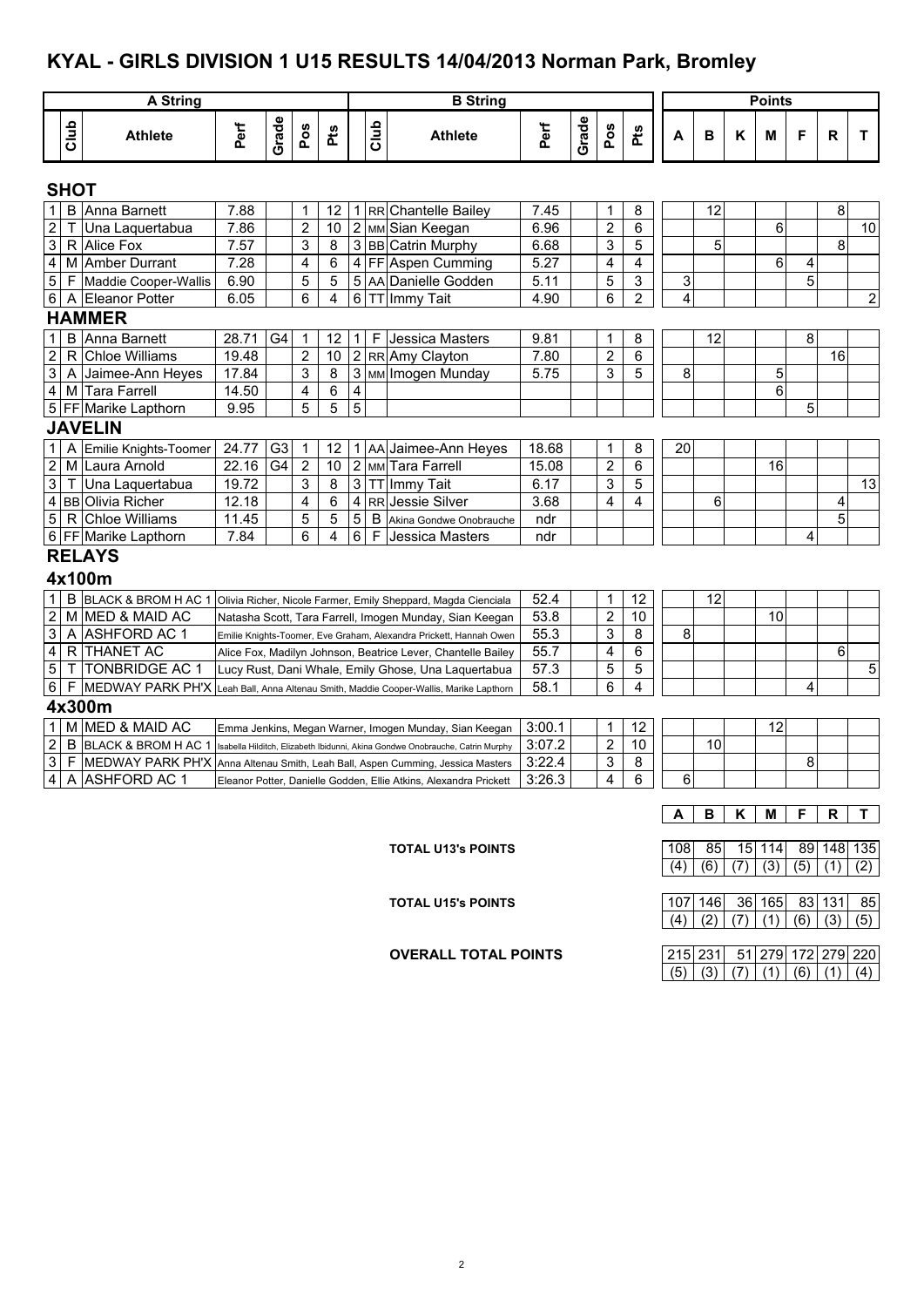### **KYAL - GIRLS DIVISION 2 U13 RESULTS 14/04/2013 Norman Park, Bromley**

|                                  |             | <b>A String</b>                         |              |                      |                               |                       |                                  |      | <b>B</b> String                           |                  |       |                                  |                |              |                           |    | <b>Points</b> |          |   |   |                |
|----------------------------------|-------------|-----------------------------------------|--------------|----------------------|-------------------------------|-----------------------|----------------------------------|------|-------------------------------------------|------------------|-------|----------------------------------|----------------|--------------|---------------------------|----|---------------|----------|---|---|----------------|
|                                  | Club        | <b>Athlete</b>                          | Perf         | Grade                | Pos                           | <b>Pts</b>            |                                  | Club | <b>Athlete</b>                            | Perf             | Grade | Pos                              | Pts            | $\mathsf{z}$ | $\boldsymbol{\mathsf{x}}$ | G  | C             | D        | P | Y | U              |
|                                  |             |                                         |              |                      |                               |                       |                                  |      |                                           |                  |       |                                  |                |              |                           |    |               |          |   |   |                |
|                                  | 75m         |                                         |              |                      |                               |                       |                                  |      |                                           |                  |       |                                  |                |              |                           |    |               |          |   |   |                |
| $\mathbf{1}$<br>$\boldsymbol{2}$ |             | C Michelina Ashong<br>D Katie Woolcott  | 11.0<br>11.1 | G4<br>G <sub>4</sub> | $\mathbf 1$<br>$\overline{2}$ | 14<br>12              | 2                                | 2    | 1 DD Sarah Ogunko<br>Imogen Allen         | 11.3<br>12.3     | G4    | $\mathbf{1}$<br>$\boldsymbol{2}$ | 10<br>$\bf 8$  |              | 8                         |    | 14            | 10<br>12 |   |   |                |
| $\overline{3}$                   |             | Z Lauren Chambers                       | 11.3         | G4                   | 3                             | $10$                  |                                  | 3 U  | Saffron Hancock                           | 12.4             |       | 3                                | $\,6\,$        | 10           |                           |    |               |          |   |   | 6              |
| $\overline{4}$                   |             | 15 Sally Palmer                         | 11.8         |                      | 4                             | 8                     | $\overline{\mathbf{4}}$          | G    | <b>Grace Fullerton</b>                    | 12.5             |       | $\overline{4}$                   | 5              |              |                           | 5  |               |          |   |   | 8              |
|                                  |             | 5 GG Grace Scopes                       | 11.9         |                      | 5                             | 6                     | 5                                |      |                                           |                  |       |                                  |                |              |                           | 6  |               |          |   |   |                |
| 6                                |             | X Eliza Lawrence                        | 12.0         |                      | 6                             | 5                     | $\,6\,$                          |      |                                           |                  |       |                                  |                |              | 5                         |    |               |          |   |   |                |
| $\overline{7}$                   |             | P Ruby Haigh                            | 12.9         |                      | 7                             | 4                     | $\overline{7}$                   |      |                                           |                  |       |                                  |                |              |                           |    |               |          | 4 |   |                |
|                                  |             | 8 Y Elise Hinde                         | 13.8         |                      | 8                             | 3                     | $\overline{8}$                   |      |                                           |                  |       |                                  |                |              |                           |    |               |          |   | 3 |                |
|                                  |             | 75m C String                            |              |                      |                               |                       |                                  |      |                                           |                  |       |                                  |                |              |                           |    |               |          |   |   |                |
| 1                                | 8           | Rebecca Bell                            | 12.0         |                      |                               |                       |                                  |      |                                           |                  |       |                                  |                |              |                           |    |               |          |   |   |                |
|                                  |             | 2 UU Kacey Byard                        | 12.5         |                      |                               |                       |                                  |      |                                           |                  |       |                                  |                |              |                           |    |               |          |   |   |                |
|                                  |             | 3 XX Brooke Rumbol                      | 13.0         |                      |                               |                       |                                  |      |                                           |                  |       |                                  |                |              |                           |    |               |          |   |   |                |
|                                  | 150m        |                                         |              |                      |                               |                       |                                  |      |                                           |                  |       |                                  |                |              |                           |    |               |          |   |   |                |
| $\mathbf{1}$                     |             | C Michelina Ashong                      | 21.2         | G <sub>3</sub>       | $\mathbf{1}$                  | 14                    |                                  |      | 1 DD Sarah Ogunko                         | 22.2             | G4    | 1                                | 10             |              |                           |    | 14            | 10       |   |   |                |
| $\overline{2}$                   |             | D Katie Woolcott                        | 22.2         | G4                   | $\sqrt{2}$                    | 12                    |                                  |      | 2 XX Imogen Allen                         | 24.5             |       | $\boldsymbol{2}$                 | 8              |              | 8                         |    |               | 12       |   |   |                |
| $\mathbf{3}$                     |             | X Eliza Lawrence                        | 24.2         |                      | 3                             | $10$                  |                                  |      | 3 JUU Hollie Niccols                      | 26.0             |       | 3                                | 6              |              | 10                        |    |               |          |   |   | $\,6$          |
| $\overline{4}$                   |             | U Jessica O'Hara                        | 24.3         |                      | 4                             | 8                     | $\overline{4}$<br>$\overline{5}$ |      |                                           |                  |       |                                  |                |              |                           |    |               |          |   |   | $\overline{8}$ |
| $5\phantom{.0}$                  |             | Y Elise Hinde                           | 27.3         |                      | 5                             | 6                     |                                  |      |                                           |                  |       |                                  |                |              |                           |    |               |          |   | 6 |                |
|                                  |             | 150m C String                           |              |                      |                               |                       |                                  |      |                                           |                  |       |                                  |                |              |                           |    |               |          |   |   |                |
| $\mathbf{1}$                     |             | 8 Rebecca Bell                          | 23.9         |                      |                               |                       |                                  |      |                                           |                  |       |                                  |                |              |                           |    |               |          |   |   |                |
| $\overline{2}$                   |             | 2 Brooke Rumbol<br>3 15 Sujayni Aluthge | 25.4<br>27.2 |                      |                               |                       |                                  |      |                                           |                  |       |                                  |                |              |                           |    |               |          |   |   |                |
|                                  | 600m        |                                         |              |                      |                               |                       |                                  |      |                                           |                  |       |                                  |                |              |                           |    |               |          |   |   |                |
| 1                                |             | D Claudia Bates                         | 1:58.5       |                      |                               |                       |                                  |      |                                           |                  |       |                                  |                |              |                           |    |               |          |   |   |                |
| $\overline{2}$                   |             | X Annabel Field                         | 2:00.7       |                      | 1<br>$\overline{\mathbf{c}}$  | 14<br>12              |                                  |      | 1 XX Imogen Allen<br>2 G Imogen Duke      | 2:03.2<br>2:10.8 |       | $\mathbf{1}$<br>$\overline{2}$   | 10<br>$\bf 8$  |              | 10<br>12                  | 8  |               | 14       |   |   |                |
|                                  |             | 3 ZZ Grace Baptiste                     | 2:05.7       |                      | 3                             | 10                    |                                  | 3Z   | Grace Paine                               | 2:10.8           |       | $\mathsf 3$                      | 6              | 16           |                           |    |               |          |   |   |                |
| 4 <sup>1</sup>                   |             | C Indigo Allen                          | 2:08.7       |                      | 4                             | 8                     |                                  |      | 4 DD Charlotte Tripp                      | 2:14.0           |       | 4                                | 5              |              |                           |    | 8             | 5        |   |   |                |
|                                  |             | 5 GG Lilly Tappenden                    | 2:09.9       |                      | 5                             | 6                     | 5 <sup>5</sup>                   | U    | Jennifer Kearney                          | 2:17.8           |       | 5                                | $\overline{4}$ |              |                           | 6  |               |          |   |   | 4              |
|                                  |             | 6 UU Stephanie Puxty                    | 2:16.0       |                      | 6                             | 5                     | 6                                |      |                                           |                  |       |                                  |                |              |                           |    |               |          |   |   | 5              |
|                                  |             | <b>70m HURDLES</b>                      |              |                      |                               |                       |                                  |      |                                           |                  |       |                                  |                |              |                           |    |               |          |   |   |                |
| 1                                |             | C Madeleine Cooper                      | 13.8         |                      | 1                             | 14                    |                                  |      | 1 CC Indigo Allen                         | 16.4             |       | 1                                | 10             |              |                           |    | 24            |          |   |   |                |
| $\overline{c}$                   |             | D Charlotte Crockford                   | 16.0         |                      | $\boldsymbol{2}$              | 12                    |                                  |      | 2 UU Lauren Kearney                       | 17.1             |       | $\overline{c}$                   | 8              |              |                           |    |               | 12       |   |   | 8              |
|                                  |             | 3 U Jennifer Kearney                    | 16.9         |                      | $\overline{3}$                | $10 \mid 3$           |                                  |      |                                           |                  |       |                                  |                |              |                           |    |               |          |   |   | 10             |
|                                  |             | 4 X Eliza Lawrence                      | disa         |                      |                               |                       | $\overline{4}$                   |      |                                           |                  |       |                                  |                |              |                           |    |               |          |   |   |                |
|                                  |             | 1000m Walk                              |              |                      |                               |                       |                                  |      |                                           |                  |       |                                  |                |              |                           |    |               |          |   |   |                |
|                                  |             | 1 C Evie Butcher                        | 5:27.0       |                      | 1                             | 14                    |                                  |      | 1 CC Lucy Lewis Ward                      | 5:27.5           |       | 1                                | 10             |              |                           |    | 24            |          |   |   |                |
|                                  |             | 2 U Sally Palmer                        | 6.50.0       |                      | 2                             | 12                    |                                  |      | 2 JUU Ella Goddard                        | 7:33.8           |       | $\overline{c}$                   | 8              |              |                           |    |               |          |   |   | 20             |
|                                  |             | 3 G Emilie Penlington                   | 7:33.6       |                      | 3                             | 10 <sup>°</sup>       | $\mathbf{3}$                     |      |                                           |                  |       |                                  |                |              |                           | 10 |               |          |   |   |                |
|                                  |             | <b>HIGH JUMP</b>                        |              |                      |                               |                       |                                  |      |                                           |                  |       |                                  |                |              |                           |    |               |          |   |   |                |
|                                  |             | 1 D Eloise Harvey                       | 1.25         | G4                   | $\mathbf{1}$                  | 14                    |                                  |      | 1 DD Charlotte Crockford                  | 1.10             |       | 1                                | 10             |              |                           |    |               | 24       |   |   |                |
|                                  |             | 2 UU Stephanie Puxty                    | 1.15         |                      | $\sqrt{2}$<br>3               | 12<br>10              | $\mathbf{3}$                     |      | 2 U Lauren Kearney                        | 0.95             |       | $\boldsymbol{2}$                 | 8              |              |                           |    |               |          |   |   | 20             |
|                                  |             | 3 C Madeleine Cooper                    | 1.10         |                      |                               |                       |                                  |      |                                           |                  |       |                                  |                |              |                           |    | 10            |          |   |   |                |
|                                  |             | <b>LONG JUMP</b>                        |              |                      |                               |                       |                                  |      |                                           |                  |       |                                  |                |              |                           |    |               |          |   |   |                |
| 1                                |             | C Madeleine Cooper                      | 3.66         |                      | 1                             | 14                    |                                  |      | 1 DD Charlotte Crockford                  | 3.54             |       | 1                                | 10             |              |                           |    | 14            | 10<br>12 |   |   |                |
| $2 \mid$                         |             | D Eloise Harvey<br>3 X Annabel Field    | 3.64<br>3.31 |                      | 2<br>3                        | 12<br>10 <sup>1</sup> |                                  |      | 2 ZZ Grace Baptiste<br>3 XX Brooke Rumbol | 3.18<br>2.77     |       | $\boldsymbol{2}$<br>3            | 8<br>6         | 8            | 16                        |    |               |          |   |   |                |
|                                  |             | 4 Z Lauren Chambers                     | 3.20         |                      | 4                             | 8                     |                                  |      | 4 UU Stephanie Puxty                      | 2.49             |       | 4                                | 5              | 8            |                           |    |               |          |   |   | 5              |
|                                  |             | 5 U Sally Palmer                        | 2.97         |                      | 5                             | 6                     | $5\phantom{.0}$                  |      |                                           |                  |       |                                  |                |              |                           |    |               |          |   |   | 6              |
|                                  |             | 6 G Grace Fullerton                     | 2.87         |                      | 6                             | 5                     | $\,6\,$                          |      |                                           |                  |       |                                  |                |              |                           | 5  |               |          |   |   |                |
|                                  |             | 7 Y Elise Hinde                         | 2.78         |                      | 7                             | 4                     | $\overline{7}$                   |      |                                           |                  |       |                                  |                |              |                           |    |               |          |   | 4 |                |
|                                  | <b>SHOT</b> |                                         |              |                      |                               |                       |                                  |      |                                           |                  |       |                                  |                |              |                           |    |               |          |   |   |                |
|                                  |             | 1 X Samantha Rushbrook                  | 5.77         |                      | 1                             | 14                    |                                  |      | 1 UU Saffron Hancock                      | 4.88             |       | 1                                | 10             |              | 14                        |    |               |          |   |   | 10             |
|                                  |             | 2 U Hollie Niccols                      | 5.01         |                      | 2                             | 12                    |                                  |      | 2 XX Annabel Field                        | 3.64             |       | $\overline{2}$                   | 8              |              | 8                         |    |               |          |   |   | 12             |
|                                  |             | 3 D Claudia Bates                       | 4.94         |                      | 3                             | 10                    | $\mathbf{3}$                     |      |                                           |                  |       |                                  |                |              |                           |    |               | 10       |   |   |                |
|                                  |             | 4 G Emilie Penlington                   | 2.93         |                      | 4                             | 8                     | $\overline{4}$                   |      |                                           |                  |       |                                  |                |              |                           | 8  |               |          |   |   |                |
|                                  |             | <b>DISCUS</b>                           |              |                      |                               |                       |                                  |      |                                           |                  |       |                                  |                |              |                           |    |               |          |   |   |                |
|                                  |             | $\boxed{1}$ U Hollie Niccols            | 13.35        |                      | 1                             | 14                    |                                  |      | 1 XX Madison Berry                        | 11.18            |       | 1                                | 10             |              | 10                        |    |               |          |   |   | 14             |
|                                  |             | 2 X Samantha Rushbrook 12.84            |              |                      | $\overline{2}$                |                       |                                  |      | 12 2 UU Jennifer Kearney                  | 8.14             |       | $\overline{2}$                   | $\,8\,$        |              | $\overline{12}$           |    |               |          |   |   | 8              |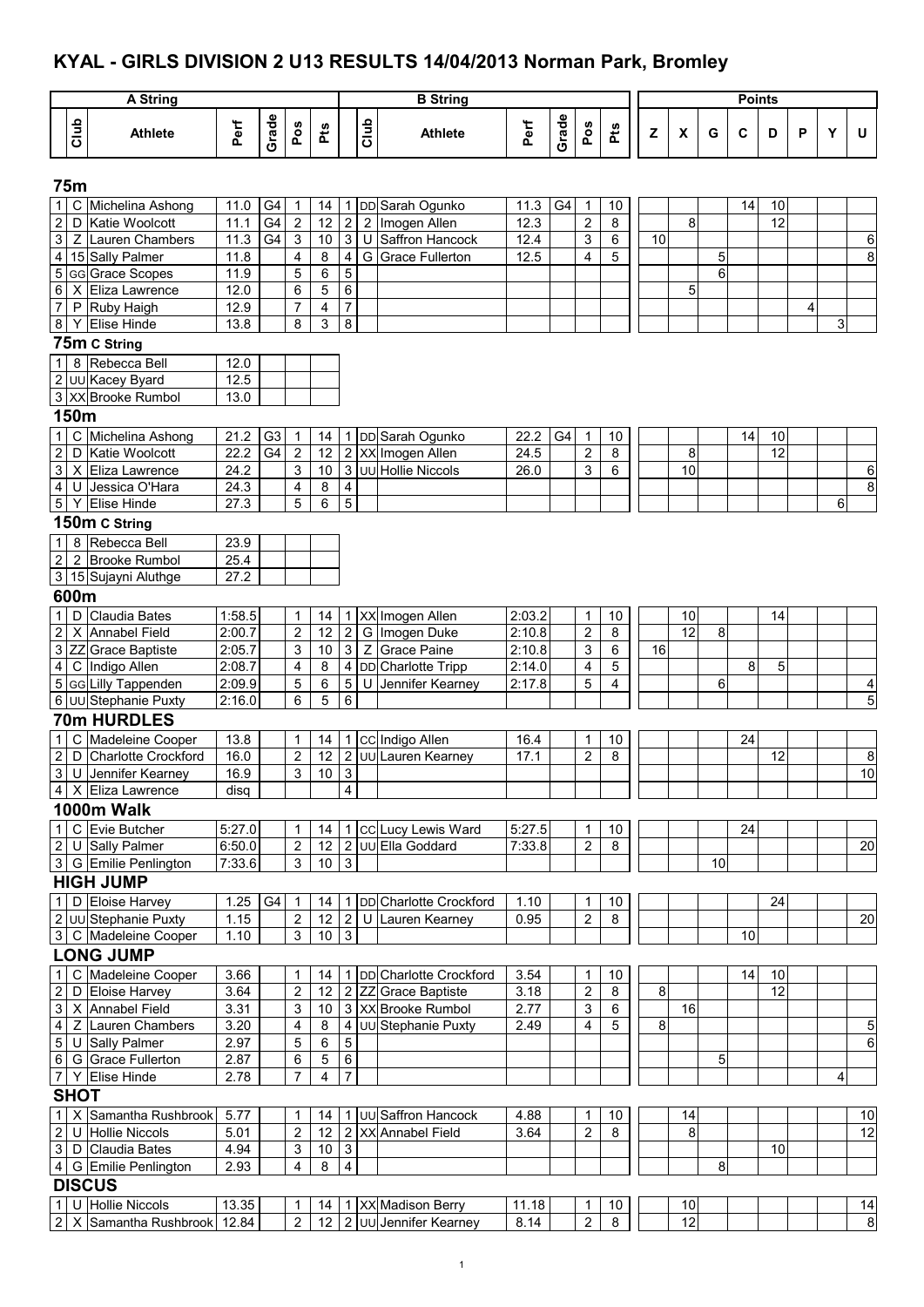### **KYAL - GIRLS DIVISION 2 U13 RESULTS 14/04/2013 Norman Park, Bromley**

|      | A String                         |      |       |     |    |              | <b>B</b> String                                            |         |       |     |    |    |   |   | <b>Points</b> |   |   |
|------|----------------------------------|------|-------|-----|----|--------------|------------------------------------------------------------|---------|-------|-----|----|----|---|---|---------------|---|---|
| Club | <b>Athlete</b>                   | Perf | Grade | Pos | ដំ | ٩t<br>-<br>ပ | <b>Athlete</b>                                             | ξ<br>o. | Grade | Pos | ℒ  |    | G | C | D             | P | U |
|      | <b>HAMMER</b>                    |      |       |     |    |              |                                                            |         |       |     |    |    |   |   |               |   |   |
|      | 1   X Samantha Rushbrook   20.15 |      |       |     | 14 |              | <b>XX</b> Madison Berry                                    | 17.78   |       |     | 10 | 24 |   |   |               |   |   |
|      | 4x100m RELAYS                    |      |       |     |    |              |                                                            |         |       |     |    |    |   |   |               |   |   |
|      | 1 D DARTFORD H AC                |      |       |     |    |              | Katie Woolcott, Sarah Ogunko, Claudia Bates, Eloise Harvey | 59.3    |       |     | 14 |    |   |   | 14            |   |   |

|  | 1 I D IDARTFORD H AC | Katie Woolcott, Sarah Ogunko, Claudia Bates, Eloise Harvey                                  | 59.3 |   | 14 I            |  |    |     | 14. |  |  |
|--|----------------------|---------------------------------------------------------------------------------------------|------|---|-----------------|--|----|-----|-----|--|--|
|  | 2   X   BEXLEY AC    | Imogen Allen, Eliza Lawrence, Annabel Field, Brooke Rumbol                                  | 60.5 |   | 12 <sup>1</sup> |  | 12 |     |     |  |  |
|  |                      | 3 G BLACK & BROM H AC 2 Grace Fullerton, Emilie Penlington, Claudia Pickup, Lilly Tappenden | 64.6 |   | 10 <sup>1</sup> |  |    | 101 |     |  |  |
|  | 4 U TONBRIDGE AC 2   | Saffron Hancock, Hollie Niccols, Sujayni Aluthge, Jennifer Kearney                          | 67.2 | 4 |                 |  |    |     |     |  |  |
|  |                      |                                                                                             |      |   |                 |  |    |     |     |  |  |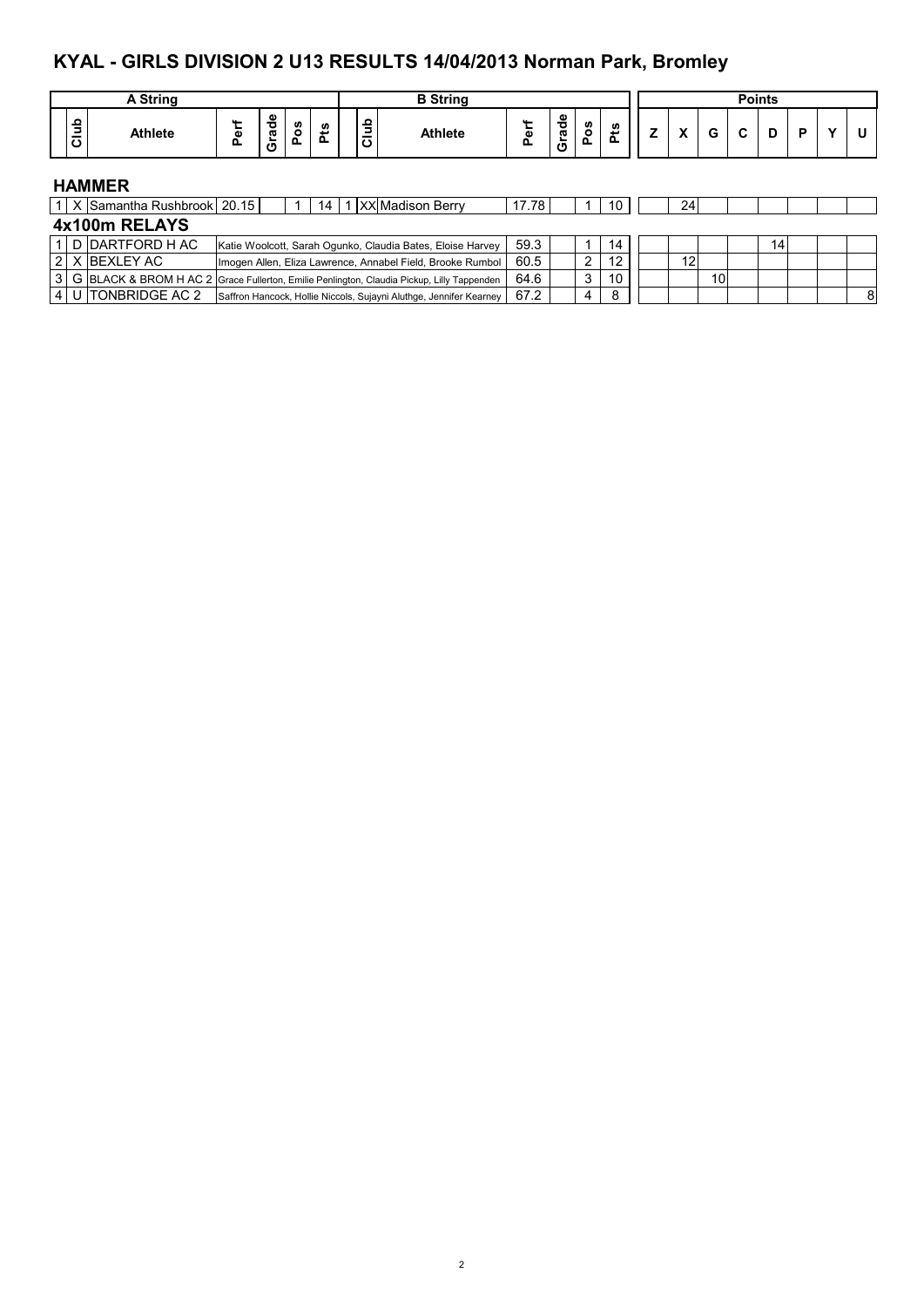### **KYAL - GIRLS DIVISION 2 U15 RESULTS 14/04/2013 Norman Park, Bromley**

|                                  |                                                                                                                                        | A String                              |                       |                |                                 |                 |                           |      | <b>B</b> String                                  |              |                |                                        |         |                 |                 |         |    | <b>Points</b>   |   |    |   |
|----------------------------------|----------------------------------------------------------------------------------------------------------------------------------------|---------------------------------------|-----------------------|----------------|---------------------------------|-----------------|---------------------------|------|--------------------------------------------------|--------------|----------------|----------------------------------------|---------|-----------------|-----------------|---------|----|-----------------|---|----|---|
|                                  |                                                                                                                                        |                                       |                       |                |                                 |                 |                           |      |                                                  |              |                |                                        |         |                 |                 |         |    |                 |   |    |   |
|                                  | Club                                                                                                                                   | <b>Athlete</b>                        | Perf                  | Grade          | Pos                             | Pts             |                           | Club | <b>Athlete</b>                                   | Perf         | Grade          | Pos                                    | Pts     | Z               | X               | G       | C  | D               | P | Y  | U |
|                                  |                                                                                                                                        |                                       |                       |                |                                 |                 |                           |      |                                                  |              |                |                                        |         |                 |                 |         |    |                 |   |    |   |
| $\mathbf{1}$                     | 100m                                                                                                                                   | D Isio Orogun                         | 13.4                  | G4             | $\mathbf 1$                     | 13              |                           |      | C Vera Chinedu                                   | 13.6         |                | $\mathbf{1}$                           | 10      |                 |                 |         | 10 | 13              |   |    |   |
| $\sqrt{2}$                       |                                                                                                                                        | cc Mia Rodney                         | 13.4                  | G4             | $\mathbf{1}$                    | 13              | 1 <sub>1</sub>            |      | 2 DD Immanuela Aliu                              | 14.2         |                | $\overline{c}$                         | 8       |                 |                 |         | 13 | 8               |   |    |   |
| 3                                | Z                                                                                                                                      | <b>Grace Sullivan</b>                 | 14.1                  |                | 3                               | 10              |                           |      | 3 2 Jasmine Okaye                                | 14.5         |                | 3                                      | 6       | 10              | 6               |         |    |                 |   |    |   |
| $\overline{4}$                   |                                                                                                                                        | X Shania Dodd                         | 14.5                  |                | 4                               | 8               |                           |      | 4 YY Zuzanna Antczack                            | 18.1         |                | 4                                      | 5       |                 | 8               |         |    |                 |   | 5  |   |
| $\,$ 5 $\,$                      |                                                                                                                                        | Y Rachel Cox                          | 17.9                  |                | 5                               | 6               | 5                         |      |                                                  |              |                |                                        |         |                 |                 |         |    |                 |   | 6  |   |
|                                  |                                                                                                                                        | 100m C String                         |                       |                |                                 |                 |                           |      |                                                  |              |                |                                        |         |                 |                 |         |    |                 |   |    |   |
|                                  |                                                                                                                                        | 1 XX Rebbeca Hawkins                  | 14.5                  |                |                                 |                 |                           |      |                                                  |              |                |                                        |         |                 |                 |         |    |                 |   |    |   |
| $\overline{c}$                   | 7                                                                                                                                      | Mira Vainio-Doiseul                   | 16.8                  |                |                                 |                 |                           |      |                                                  |              |                |                                        |         |                 |                 |         |    |                 |   |    |   |
|                                  | 200m                                                                                                                                   |                                       |                       |                |                                 |                 |                           |      |                                                  |              |                |                                        |         |                 |                 |         |    |                 |   |    |   |
| $\mathbf{1}$                     | D                                                                                                                                      | Isio Orogun                           | 26.3                  | G <sub>1</sub> | 1                               | 14              | 1                         |      | cc Mia Rodney                                    | 27.6         | G4             | $\overline{1}$                         | 10      |                 |                 |         | 10 | 14              |   |    |   |
| $\boldsymbol{2}$                 | C                                                                                                                                      | Vera Chinedu                          | 27.1                  | G <sub>3</sub> | $\boldsymbol{2}$                | 12              | $\overline{c}$            |      | 2 Jasmine Okaye                                  | 29.2         |                | $\overline{2}$                         | 8       |                 | 8               |         | 12 |                 |   |    |   |
| $\overline{3}$                   |                                                                                                                                        | X Shania Dodd                         | 28.5                  |                | 3                               | 10              |                           |      | 3 YY Rachel Cox                                  | 37.1         |                | 3                                      | 6       |                 | $\overline{10}$ |         |    |                 |   | 6  |   |
| $\overline{4}$                   |                                                                                                                                        | G Kate Purser                         | 30.1                  |                | 4                               | 8               |                           |      | 4 DD Immanuela Aliu                              | <b>DNF</b>   |                |                                        |         |                 |                 | 8       |    |                 |   |    |   |
| $\overline{5}$                   | Z<br>5<br>5<br>Leia Desseaux<br>31.6<br>6<br>6<br>6<br>5<br>33.0<br>6<br>5<br><b>Alice English</b><br>Y<br>$\overline{7}$              |                                       |                       |                |                                 |                 |                           |      |                                                  |              |                |                                        |         |                 |                 |         |    |                 |   |    |   |
| $\,6\,$                          | 200m C String<br>Siobhan Samuel<br>31.7                                                                                                |                                       |                       |                |                                 |                 |                           |      |                                                  |              |                |                                        |         |                 |                 |         |    |                 |   |    |   |
|                                  |                                                                                                                                        |                                       |                       |                |                                 |                 |                           |      |                                                  |              |                |                                        |         |                 |                 |         |    |                 |   |    |   |
| $\mathbf{1}$                     | 32.5                                                                                                                                   |                                       |                       |                |                                 |                 |                           |      |                                                  |              |                |                                        |         |                 |                 |         |    |                 |   |    |   |
|                                  |                                                                                                                                        |                                       |                       |                |                                 |                 |                           |      |                                                  |              |                |                                        |         |                 |                 |         |    |                 |   |    |   |
|                                  | Sabrina Sinha<br>C<br>2:17.0<br>G <sub>1</sub><br>DD Chloe Sharp<br>2:31.2<br>10<br>$\mathbf{1}$<br>14<br>$\mathbf 1$<br>10<br>14<br>1 |                                       |                       |                |                                 |                 |                           |      |                                                  |              |                |                                        |         |                 |                 |         |    |                 |   |    |   |
| $\mathbf{1}$                     | $\sqrt{2}$<br>8<br>$\overline{12}$<br>$2:26.3$ G4<br>$\boldsymbol{2}$<br>12<br>2 cc Jade Fitt<br>2:44.3<br>8<br>D Holly Page           |                                       |                       |                |                                 |                 |                           |      |                                                  |              |                |                                        |         |                 |                 |         |    |                 |   |    |   |
| $\overline{2}$                   |                                                                                                                                        |                                       |                       |                |                                 |                 |                           |      |                                                  |              |                |                                        |         |                 |                 |         |    |                 |   |    |   |
| $\ensuremath{\mathsf{3}}$        | 2 XX Phoebe Cooper<br>800m<br>Chloe Kibblewhite<br>3 GG Francesca Pickup<br>3<br>6<br>2:43.4<br>3<br>10<br>2:57.5<br>16<br>G           |                                       |                       |                |                                 |                 |                           |      |                                                  |              |                |                                        |         |                 |                 |         |    |                 |   |    |   |
| $\overline{4}$<br>$\mathbf 5$    |                                                                                                                                        | X Hannah Araniello<br>Y Alice English | 2:44.0<br>3:07.1      |                | 4<br>5                          | 8<br>6          | 4<br>5                    | XX   | Leticia De Melo                                  | 3:00.7       |                | 4                                      | 5       |                 | 13              |         |    |                 |   | 6  |   |
|                                  |                                                                                                                                        | <b>75m HURDLES</b>                    |                       |                |                                 |                 |                           |      |                                                  |              |                |                                        |         |                 |                 |         |    |                 |   |    |   |
|                                  |                                                                                                                                        |                                       |                       |                |                                 |                 |                           |      |                                                  |              |                |                                        |         |                 |                 |         |    |                 |   |    |   |
| $\mathbf{1}$<br>$\boldsymbol{2}$ | Ζ                                                                                                                                      | G Megan Beaman Brown<br>Leia Desseaux | 12.9<br>13.5          | G4<br>G4       | $\mathbf 1$<br>$\boldsymbol{2}$ | 14<br>12        |                           |      | 1 cc Daberechi Njoku<br>2 GG Safiya Atkins-Dukes | 13.8<br>14.3 |                | $\mathbf 1$<br>$\overline{\mathbf{c}}$ | 10<br>8 | $\overline{12}$ |                 | 14<br>8 | 10 |                 |   |    |   |
| $\overline{3}$                   |                                                                                                                                        | C Sabrina Sinha                       | 13.7                  |                | 3                               | 10              |                           |      | 3 X Phoebe Cooper                                | 16.2         |                | 3                                      | 6       |                 | 6               |         | 10 |                 |   |    |   |
| $\overline{\mathbf{4}}$          |                                                                                                                                        | XX Jasmine Okaye                      | 16.1                  |                | 4                               | 8               | 4                         |      |                                                  |              |                |                                        |         |                 | 8               |         |    |                 |   |    |   |
| $\mathbf 5$                      |                                                                                                                                        | D Holly Page                          | 18.6                  |                | 5                               | 6               | 5                         |      |                                                  |              |                |                                        |         |                 |                 |         |    | 6               |   |    |   |
|                                  |                                                                                                                                        | 2000m WALK                            |                       |                |                                 |                 |                           |      |                                                  |              |                |                                        |         |                 |                 |         |    |                 |   |    |   |
| 1                                | C                                                                                                                                      | Sophie Lewis Ward                     | 12:05.9               |                | 1                               | 14              |                           |      | 1 cc Indigo Burgin                               | 12:06.2      |                | 1                                      | 10      |                 |                 |         | 24 |                 |   |    |   |
|                                  |                                                                                                                                        | 2 X Hannah Araniello                  | disq                  |                |                                 |                 |                           |      | 2   XX Leticia De Melo                           | disq         |                |                                        |         |                 |                 |         |    |                 |   |    |   |
|                                  |                                                                                                                                        | <b>HIGH JUMP</b>                      |                       |                |                                 |                 |                           |      |                                                  |              |                |                                        |         |                 |                 |         |    |                 |   |    |   |
|                                  |                                                                                                                                        | 1 C Godgift Nnadozie                  | $1.53$ G <sub>2</sub> |                | $\mathbf{1}$                    | 14              |                           |      | 1 cc Divine Oladipo                              | 1.25         |                | 1                                      | 10      |                 |                 |         | 24 |                 |   |    |   |
|                                  |                                                                                                                                        | 2 X Rebbeca Hawkins                   | 1.40                  | G4             | 2                               |                 |                           |      | 12   2   xx   Hannah Araniello                   | 1.00         |                | $\overline{2}$                         | 8       |                 | 20              |         |    |                 |   |    |   |
|                                  |                                                                                                                                        | <b>LONG JUMP</b>                      |                       |                |                                 |                 |                           |      |                                                  |              |                |                                        |         |                 |                 |         |    |                 |   |    |   |
|                                  |                                                                                                                                        | 1 ZZ Grace Sullivan                   | 4.79                  | G3             | $\mathbf{1}$                    | 14              |                           |      | 1 cc Megan Marchant                              | 4.12         |                | $\mathbf 1$                            | 10      | 14              |                 |         | 10 |                 |   |    |   |
| $\sqrt{2}$                       |                                                                                                                                        | C Daberechi Njoku                     | 4.32                  |                | $\boldsymbol{2}$                | 12              |                           |      | 2 Z Leia Desseaux                                | 3.37         |                | $\overline{2}$                         | 8       | $\infty$        |                 |         | 12 |                 |   |    |   |
|                                  |                                                                                                                                        | 3 X Rebbeca Hawkins                   | 4.00                  |                | 3                               | $10\,$          | $\ensuremath{\mathsf{3}}$ |      |                                                  |              |                |                                        |         |                 | 10              |         |    |                 |   |    |   |
|                                  |                                                                                                                                        | 4 Y Alice English                     | 3.79                  |                | 4                               | 8               | $\overline{\mathbf{4}}$   |      |                                                  |              |                |                                        |         |                 |                 |         |    |                 |   | 8  |   |
|                                  | <b>SHOT</b>                                                                                                                            |                                       |                       |                |                                 |                 |                           |      |                                                  |              |                |                                        |         |                 |                 |         |    |                 |   |    |   |
|                                  |                                                                                                                                        | 1 C Divine Oladipo                    | 8.63                  | G <sub>3</sub> | $\mathbf{1}$                    | 14              |                           |      | 1 CC Godgift Nnadozie                            | 8.27         | G <sub>4</sub> | $\mathbf{1}$                           | 10      |                 |                 |         | 24 |                 |   |    |   |
|                                  |                                                                                                                                        | 2 D Carys Tennant                     | 7.46                  |                | $\overline{\mathbf{c}}$         |                 |                           |      | 12 2 DD Chloe Sharp                              | 5.22         |                | $\sqrt{2}$                             | 8       |                 |                 |         |    | $\overline{20}$ |   |    |   |
|                                  |                                                                                                                                        | 3 Y Rachel Cox                        | 4.92                  |                | 3                               | 10              |                           |      | 3 YY Zuzanna Antczack                            | 4.38         |                | 3                                      | 6       |                 |                 |         |    |                 |   | 16 |   |
|                                  |                                                                                                                                        | <b>HAMMER</b>                         |                       |                |                                 |                 |                           |      |                                                  |              |                |                                        |         |                 |                 |         |    |                 |   |    |   |
|                                  |                                                                                                                                        | 1 D Carys Tennant                     | 18.40                 |                | 1                               | 14              |                           |      | 1 CC Mira Vainio-Doiseul                         | 8.02         |                | 1                                      | 10      |                 |                 |         | 10 | 14              |   |    |   |
|                                  |                                                                                                                                        | 2 C Siobhan Samuel                    | 17.24                 |                | $\overline{c}$                  | 12              | $\overline{2}$            |      |                                                  |              |                |                                        |         |                 |                 |         | 12 |                 |   |    |   |
|                                  |                                                                                                                                        | <b>JAVELIN</b>                        |                       |                |                                 |                 |                           |      |                                                  |              |                |                                        |         |                 |                 |         |    |                 |   |    |   |
| $\mathbf{1}$                     |                                                                                                                                        | C Paige Macheath                      | 17.78                 |                | 1                               | 14              | 1                         |      | cc Daberechi Njoku                               | 17.08        |                | 1                                      | 10      |                 |                 |         | 24 |                 |   |    |   |
|                                  |                                                                                                                                        | 2 D Carys Tennant                     | 14.07                 |                | $\overline{\mathbf{c}}$         | 12              | $\sim$                    |      |                                                  |              |                |                                        |         |                 |                 |         |    | $\overline{12}$ |   |    |   |
|                                  |                                                                                                                                        | 3 Y Zuzanna Antczack                  | 6.55                  |                | 3                               | 10 <sub>1</sub> | $\mathbf{3}$              |      |                                                  |              |                |                                        |         |                 |                 |         |    |                 |   | 10 |   |
|                                  |                                                                                                                                        | <b>RELAYS</b>                         |                       |                |                                 |                 |                           |      |                                                  |              |                |                                        |         |                 |                 |         |    |                 |   |    |   |
|                                  |                                                                                                                                        | 4x100m                                |                       |                |                                 |                 |                           |      |                                                  |              |                |                                        |         |                 |                 |         |    |                 |   |    |   |

|  | ' AC<br>X IBEXLEY   | Shania Dodd, Rebbeca Hawkins, Phoebe Cooper, Jasmine Okaye | 56.5 |  |  | 14 |  |        |  |  |
|--|---------------------|------------------------------------------------------------|------|--|--|----|--|--------|--|--|
|  | 2  D  DARTFORD H AC | Isio Orogun, Chloe Sharp, Holly Page, Immanuela Aliu       | 58.0 |  |  |    |  | $\sim$ |  |  |
|  | <b>ICAMBRIDGE</b>   | Vera Chinedu, Daberechi Njoku, Divine Oladipo, Mia Rodney  | disa |  |  |    |  |        |  |  |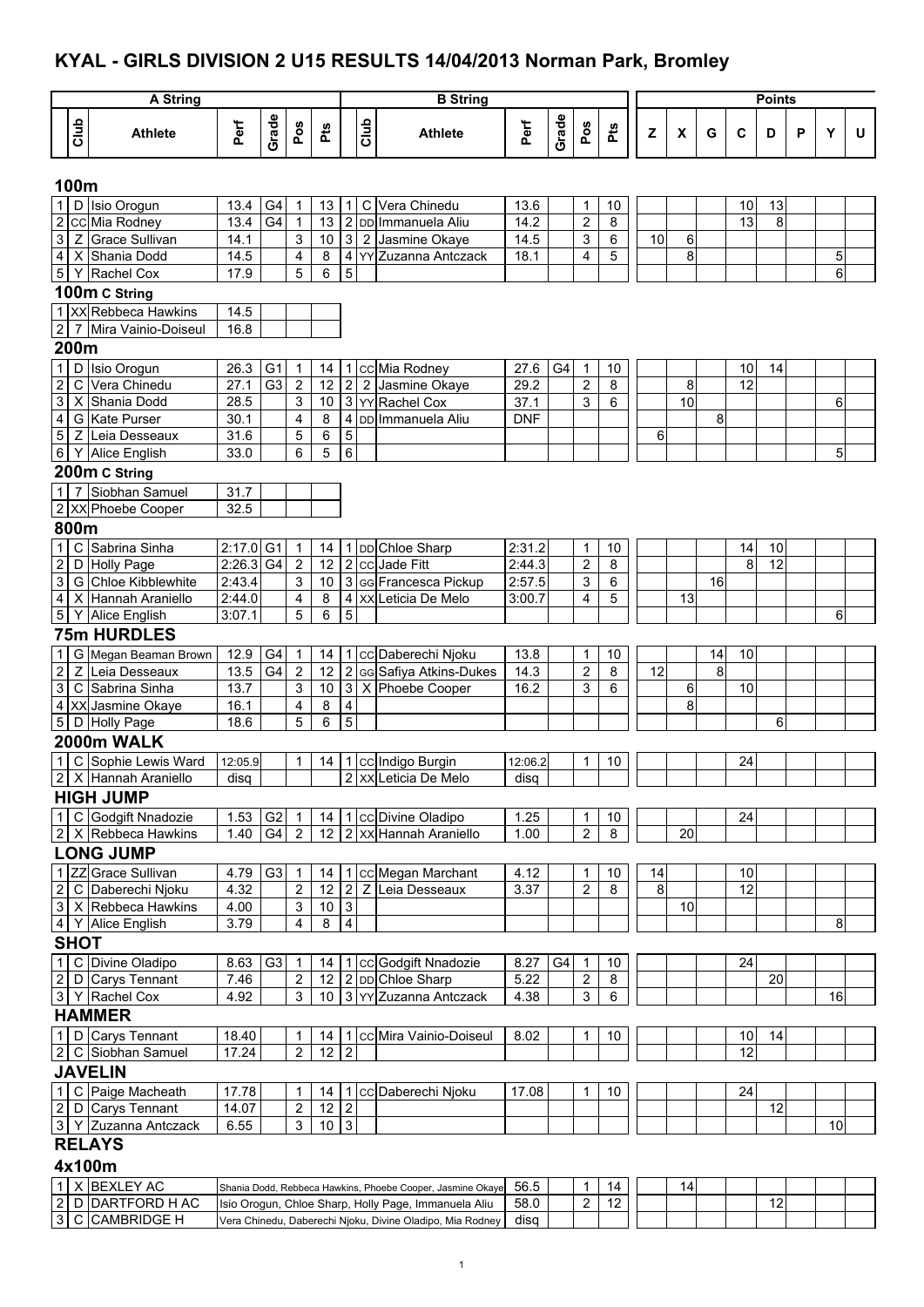### **KYAL - GIRLS DIVISION 2 U15 RESULTS 14/04/2013 Norman Park, Bromley**

| <b>String</b>                      |        |                       |         |           |                     | <b>B</b> String |             |                               |                    |           |        |                                                  |   | <b>Points</b> |   |  |
|------------------------------------|--------|-----------------------|---------|-----------|---------------------|-----------------|-------------|-------------------------------|--------------------|-----------|--------|--------------------------------------------------|---|---------------|---|--|
| ≏<br>-<br><b>Athlete</b><br>-<br>ō | Φ<br>_ | o<br>℧<br>ത<br>-<br>ပ | ဖာ<br>o | ທ<br>تسعد | $\Omega$<br>Б<br>اة | <b>Athlete</b>  | $\sim$<br>ω | $\bullet$<br>▿<br>ō<br>-<br>ပ | <b>S</b><br>o<br>௨ | <b>SC</b> | -<br>- | $\ddot{\phantom{0}}$<br>$\overline{\phantom{a}}$ | ~ | r             | ю |  |

#### **4x300m**

|  | 1 I C ICAMBRIDGE H  | Tilly Cosgrove, Sabrina Sinha, Siobhan Samuel, Megan Marchant 3:13.1                               |        |   |    |                 |  |    |  |  |
|--|---------------------|----------------------------------------------------------------------------------------------------|--------|---|----|-----------------|--|----|--|--|
|  | 2  D  DARTFORD H AC | Isio Orogun, Chloe Sharp, Holly Page, Amy Hart                                                     | 3:14.3 |   |    |                 |  | 12 |  |  |
|  | 13   X   BEXLEY AC  | Shania Dodd, Phoebe Cooper, Hannah Araniello, Leticia De Melo 3:25.9                               |        |   | 10 | 10 <sub>1</sub> |  |    |  |  |
|  |                     | 4  G BLACK & BROM H AC 2 Francesca Pickup, Chloe Kibblewhite, Natasha Hainsworth, Millie Haffenden | 3:28.0 | 4 |    |                 |  |    |  |  |

**Z X G C D P Y U**

**TOTAL U13's POINTS** 

|  | 42 149 58 108 145                  |  |  | 13 158 |
|--|------------------------------------|--|--|--------|
|  | (6) $ (2) (5) (4) (3) (8) (7) (1)$ |  |  |        |

| <b>TOTAL U15's POINTS</b> | 50 113 54 241 133                               |  | $\Omega$ | 62I |  |
|---------------------------|-------------------------------------------------|--|----------|-----|--|
|                           | $(6)   (3)   (5)   (1)   (2)   (7)   (4)   (7)$ |  |          |     |  |
|                           |                                                 |  |          |     |  |

**OVERALL TOTAL POINTS** 92 262 112 349 278 4 75 158